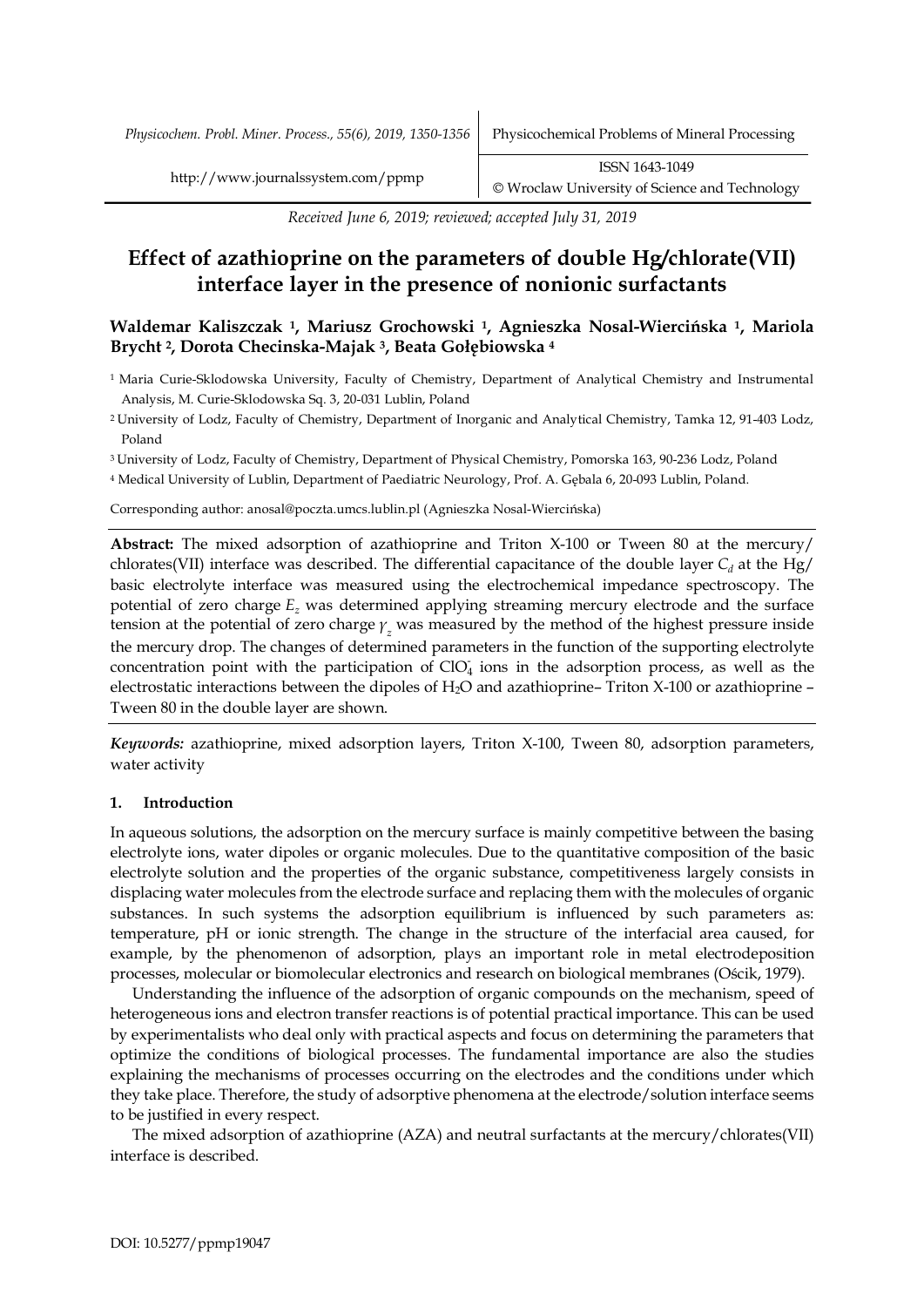Azathioprine (AZA) is an example of antimetabolite of natural purine bases used in pharmacotherapy (Scheme 1). AZA is used as an immunomodulator in different fields: transplantology, dermatology, hematology and reumatologic or inflammatory bowel diseases (Kowalska, 2009; Zochowska et al., 2016). The drug biological activity mechanism is complex and may involve modulation of cellular metabolism in several ways. The first pathway is incorporation of active nucleotides into replicating nucleic acids and the other one is the action as a pseudofeedback inhibitor of *de novo* purine nucleotide synthesis.



Scheme 1**.** Azathioprine structure

During the research a mercury electrode, whose potential values are in the same order as of cell membrane potentials, was used. In addition, the surface of this electrode is characterized by hydrophobicity, similar to the surface of the biological membrane. Thus, it is possible to treat the surface of the electrode - adsorbate interactions as a model of interactions occurring on the surfaces of biological membranes.

#### **2. Materials and methods**

The double layer capacity was measured using the impedance method with the µAutolab Fra 2/GPES (Version 4.9) frequency response analyzer (Eco Chemie, Utrecht, Netherlands). The reproducibility of the average capacity measurements was ±0.5%. In the Electrochemical Impedance Spectroscopy, the optimal experiment operating conditions were as follows: first conditioning potentials -200 mV, start potential 200 mV, end potential -1600 mV, step potential 500 mV. For the whole polarization range, the capacity dispersion was tested at different frequencies changing between 200 and 1000 Hz. Adsorption equilibrium was not preserved in any of the systems. Therefore, to obtain proper equilibrium values of differential capacity, the linear dependence of capacity on the square element from frequency was extrapolated to the zero frequency. This procedure assumes that the impedance of the double layer is equivalent to a series of capacity-resistance combination and the rate of adsorption is diffusioncontrolled (Nosal-Wiercińska, 2012; 2013).

The potential of zero charge  $E_z$  was measured for each solution using the method of streaming mercury electrode, with the accuracy of ±0.1 mV. The interfacial tension *γ<sup>z</sup>* between the mercury and the electrolyte solutions was measured with the earlier described conventional maximum bubblepressure capillary electrometer. The surface tension values were determined with an accuracy of ±0.2 mNm−1.

The adsorption parameters were derived by the back integration of capacity-potential dependencies. No corrections for the effects of the medium on the activity of the supporting electrolyte and the activity coefficient of the adsorbate were made (Wandlowski and Kretschmer, 1986; Wiśniewska et al., 2012).

Analytical - grade reagents: azathioprine (Fluka), NaClO<sub>4</sub> (Fluka) and HClO<sub>4</sub> (Fluka), Triton X-100 (Sigma-Aldrich) and Tween 80 (Sigma-Aldrich) were used without further purification. The solutions were prepared from freshly, doubly distilled water. Before the measurements the solutions were deaerated using high – purity nitrogen which was passed over the solution during the measurements. 2 mol·dm<sup>-3</sup> (a<sub>H2O</sub>=0.927), 4 mol·dm<sup>-3</sup> (a<sub>H2O</sub>=0.832) and 6 mol·dm<sup>-3</sup> (a<sub>H2O</sub>=0.704) chlorate(VII) solutions, mixed at proper ratios (x mol·dm<sup>-3</sup> NaClO<sub>4</sub> + 1 mol·dm<sup>-3</sup> HClO<sub>4</sub> (where  $0 \le x \le 5$ ) were used as a basic electrolyte (Komorsky-Lovrič et al., 1993). The choice of chlorates(VII) determined their poor complexing and adsorption properties (Nosal-Wiercińska, 2013).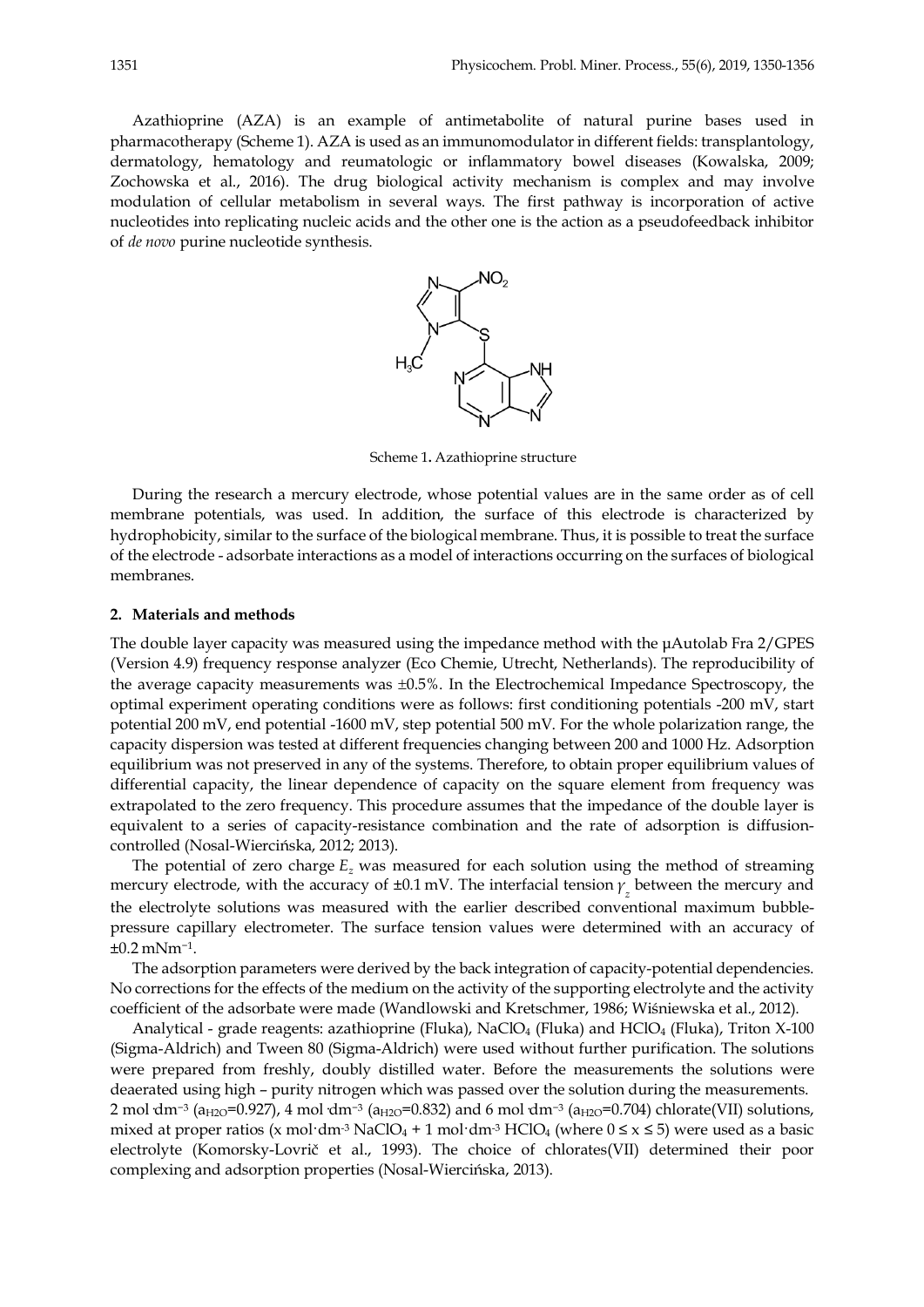The solutions were prepared just before the measurements. The concentrations of AZA were in the range of 0.5 - 5.0·10−<sup>3</sup> mol·dm−<sup>3</sup> whereas these for surfactants were in the range1·10−<sup>6</sup> - 1·10−<sup>4</sup> mol·dm−3.

The measurements were performed in a three – electrode cell containing: a dropping mercury– electrode (CGMDE) with a controlled increase rate and a constant drop surface (0.014740 cm2), as a working electrode (MTM Poland); Ag/AgCl (3 M saturated solution of NaCl) as a reference electrode and a platinum spiral, as an auxiliary electrode at 25 °C.

The critical micelle concentration (CMC) was determined using the viscosity method applying the rotational CVO 50 rheometer with the "double gap" measuring systems (Bohlin Instruments).

The measurements were made in chlorate(VII) – Triton X-100 or Tween 80 and in the presence of the azathioprine system. In the range of studied concentrations CMC was determined depending on viscosity of the studied solutions. A rapid change in the system viscosity was found at the concentration value corresponding to CMC.

### **3. Results and discussion**

The comparison of the course of differential capacity curves (Fig. 1a, 1b) shows that the introduction of azathioprine into the chlorate(VII) solutions causes changes in the differential capacitance.



Fig. 1. Differential capacity – potential curves of double layer interface (a) Hg/2 mol·dm-3 and (b) Hg/ 6 mol·dm-3 chlorate(VII) with various concentrations of azathioprine: ( $\bullet$ ) 0, ( $\bullet$ ) 1·10<sup>-5</sup>, ( $\bullet$ ) 5·10<sup>4</sup>, ( $\bullet$ ) 1·10<sup>-3</sup> ( $\bullet$ ) 5·10<sup>-3</sup> (in mol·dm-3)

In the area of the "hump" potentials ( $\approx$  -600 to -700 mV), occurring in chlorates(VII), after the introduction of azathioprine into the solution, the height of the hump grows. With the increasing azathioprine concentration in the basic electrolyte solution, a further increase in the capacitive hump can be observed, which takes rather the form of sharp peaks. This is most likely a consequence of the electrochemical reactivity of azathioprine which will adsorb specifically on mercury surface (Nosal-Wiercińska, 2012).

The area of more positive potentials (around  $0$  mV) will be used to illustrate appearing adsorption peaks which are not as well defined, whereas the area of very negative potentials (around - 1000 to - 200 mV) gives an image of desorption peaks. Both adsorption and desorption peaks increase with the increasing AZA concentration in the solution of the basic electrolyte. It should be also noted that the changes in the differential capacitance value in solutions with a high water activity  $(2 \text{ mol} \cdot \text{dm}^3)$  (Fig. 1a) are definitely greater as compared to those with low water activity (6 mol·dm-3) (Fig. 1b), which indicates participation of adsorptive and desorptive ions in ClO<sub>4</sub> (Nosal-Wiercińska and Dalmata, 2010; Nosal-Wiercińska, 2013).

The differential capacity curves obtained for a 2 mol $\cdot$ dm<sup>-3</sup> chlorate(VII) solution containing a constant amount of  $5.10^{-4}$  mol·dm<sup>-3</sup> azathioprine and the increasing concentrations of Tween 80 (Fig. 2) indicate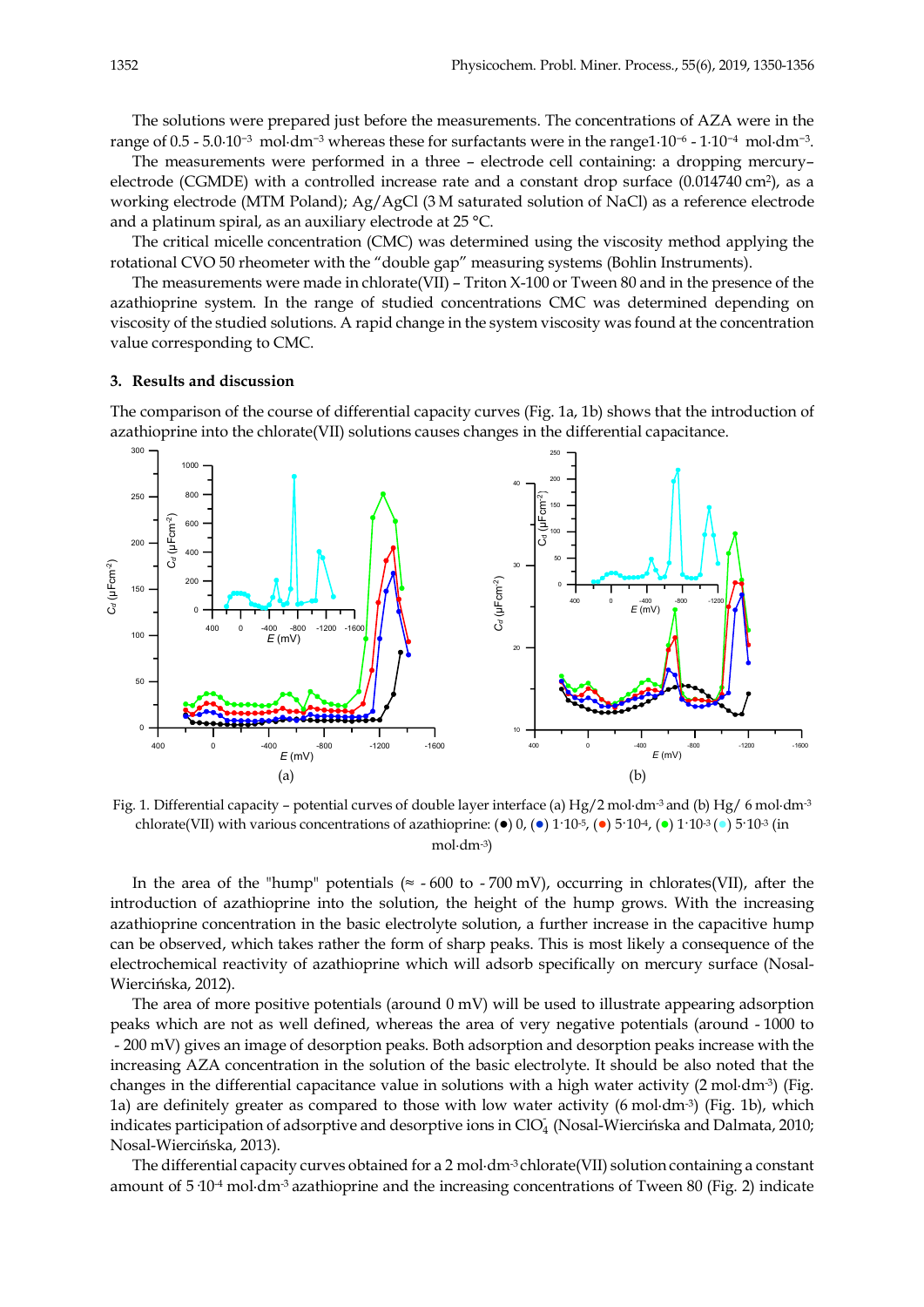changes in both the image of adsorption and desorption peaks and in the area of "hump" potentials (≈ - 600 to - 700 mV) as compared to the systems with azathioprine alone.



Fig. 2. Differential capacity – potential curves of double layer interface Hg /2 mol·dm<sup>-3</sup> chlorate(VII) ( $\bullet$ ) with 1·10<sup>-3</sup> mol·dm<sup>-3</sup> azathioprine and with various concentrations of Tween 80: ( $\pm$ ) 5·10<sup>-6</sup>, ( $\pm$ ) 1·10<sup>-5</sup>, ( $\pm$ ) 3·10<sup>-4</sup>,  $(\div)$  4.10<sup>-4</sup>,  $(\div)$  5.10<sup>-4</sup> (in mol·dm<sup>-3</sup>)

Adsorption peaks, much better defined, increase up to  $3.104$  mol dm<sup>-3</sup> of Tween 80 concentration (this concentration corresponds to the critical micelle concentration in the presence of AZA, while CMC for Tween 80 is 5·10-5 mol·dm-3), and then decrease. This can be explained by the interactions of both AZA and Tween 80 molecules leading to the formation of a more or less compact structure of adsorption layers and also of synergistic effect connected with formation of mixed micelles in the basic electrolyte solution. However, one should not neglect the competitive adsorption (Szymczyk and Jańczuk, 2008; Nosal-Wiercińska et al., 2018). However, the shift of CMC in the presence of AZA, towards greater values of concentration suggest changes in the rate of mixed micelles formation.

The image of desorption peaks does not indicate any significant changes with the increase in the concentration of surfactant in the solution of the basic electrolyte. However, in the area ( $\approx$  - 600 to - 700 mV) evidently smaller peaks are observed. They are not sharp and do not dominate. This is probably associated with the effect of Tween 80 in shaping the adsorption equilibria.

A similar picture was found for the Triton X-100 system. It should be also noted that the CMC is shifted to a smaller value  $5.10^{-5}$  (CMC for Triton X-100 =  $1.10^{4}$  mol·dm<sup>-3</sup> and in the presence of AZA  $CMC = 2.10<sup>-5</sup>$  mol·dm<sup>-3</sup>). The most probably the presence of AZA in the basic electrolyte accelerates the process of mixed micelles formation (Avranas et al., 2000; Munoz E. et al., 1992; Sotiropoulos et al., 1993).

However, for the chlorate(VII) solutions of much lower water activity, in the AZA – Tween 80 and AZA – Triton X-100 systems the critical micelle concentration was not observed. It is likely that high concentration of ClO<sub>4</sub> ions and thus unfavourable thermodynamic conditions make aggregation and formation of micelles or mixed micelles impossible (Danov et al., 2019). Tables 1 and 2 present the values of the potentials of zero charge  $E_z$  and the values of the surface tension  $\gamma_z$  at the zero charge potential for the studied systems.

For all tested concentrations of chlorates(VII) with the increase of azathioprine concentration in the electrolyte solution, the values of *Ez* are shifted significantly towards the more positive potentials (Table 1). This suggests that the azathioprine molecule adsorb with a rather positive part of the molecule. The largest shift is observed in the solutions of chlorates(VII) with high water activity (Dalmata and Nosal-Wiercińska, 2008). The dependences of the potential of zero charge (Table 1) obtained for all the chlorates(VII) concentration examined point out specific adsorption of azathioprine on mercury. It can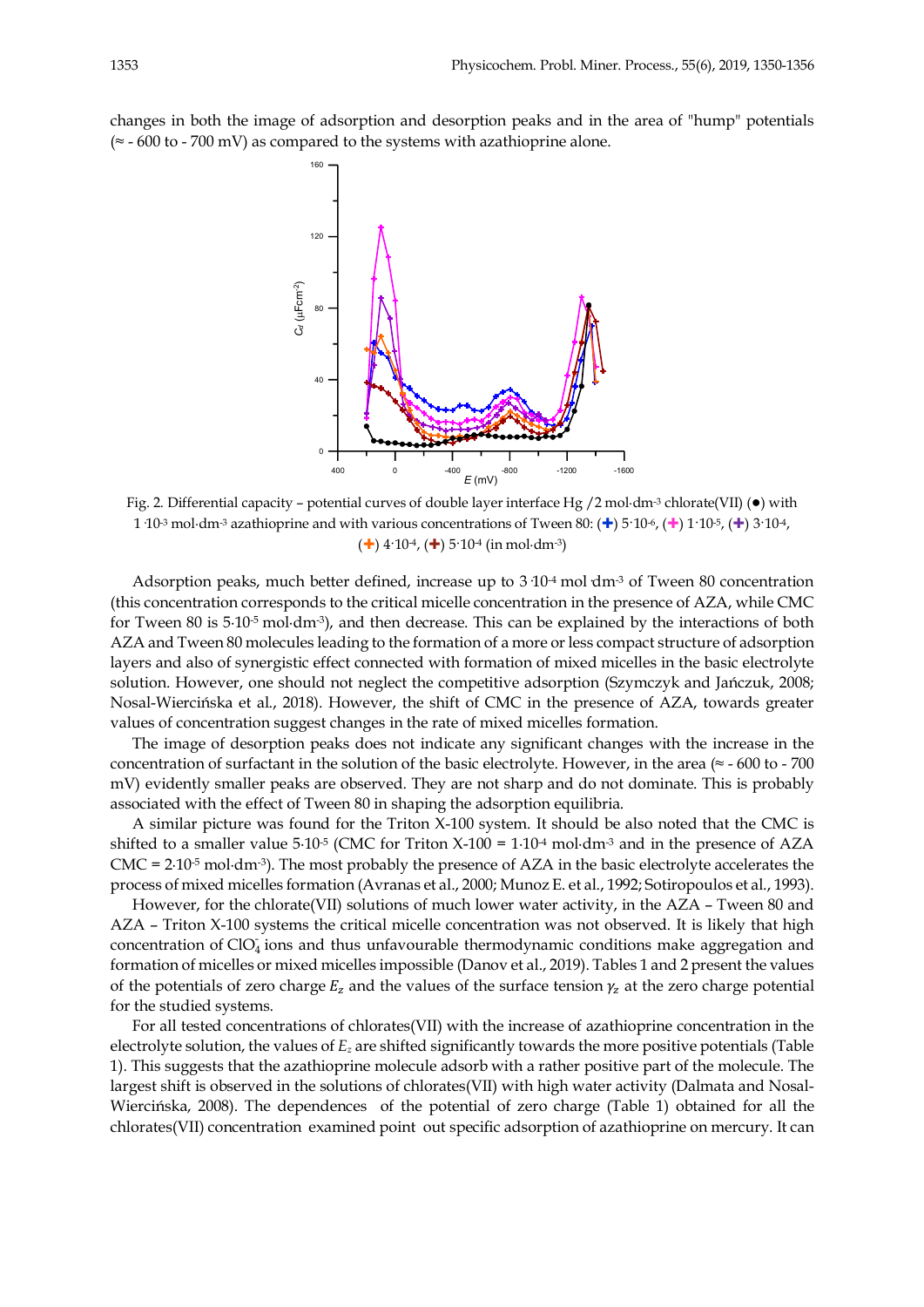| $10^3$ C <sub>azathioprine</sub> / mol·dm- <sup>3</sup> | Chlorates(VII) solution<br>concentration | - $E_z/V$ | $\gamma_z/m \text{ N m}^{-1}$ |
|---------------------------------------------------------|------------------------------------------|-----------|-------------------------------|
| 0.0                                                     | $2 \text{ mol} \cdot \text{dm}^{-3}$     | 0.483     | 477.5                         |
| 0.5                                                     |                                          | 0.291     | 465.5                         |
| 1.0                                                     |                                          | 0.193     | 456.0                         |
| 5.0                                                     |                                          | 0.032     | 440.0                         |
| 0.0                                                     | $4 \text{ mol} \cdot \text{dm}^{-3}$     | 0.497     | 469.5                         |
| 0.5                                                     |                                          | 0.358     | 440.1                         |
| 1.0                                                     |                                          | 0.072     | 437.5                         |
| 5.0                                                     |                                          | 0.041     | 434.0                         |
| 0.0                                                     | $6 \text{ mol} \cdot \text{dm}^{-3}$     | 0.528     | 471.2                         |
| 0.5                                                     |                                          | 0.382     | 441.8                         |
| 1.0                                                     |                                          | 0.224     | 437.0                         |
| 5.0                                                     |                                          | 0.072     | 432.3                         |

Table 1. Potential of zero charge *Ez* vs. Ag/AgCl electrode and surface tension *γ<sup>z</sup>* for *Ez* of chlorates(VII) solutions + different azathioprine systems

Table 2. Potential of zero charge *Ez* vs. Ag/AgCl electrode and surface tension *γ<sup>z</sup>* for *Ez* of chlorates (VII) solutions + 1·10-3 mol·dm-3 azathioprine + different surfactants concentration systems

| $5.104$ mol $\cdot$ dm $-3$                                               | Chlorates(VII)                               |                  | - $E_z/V$ |              | $\gamma_z/m$ N m <sup>-1</sup> |  |
|---------------------------------------------------------------------------|----------------------------------------------|------------------|-----------|--------------|--------------------------------|--|
| azathioprine +<br>$10^6$ $\mathrm{C_{surfactants}}$ /mol·dm- <sup>3</sup> | solution<br>concentration                    | Triton X-<br>100 | Tween 80  | Triton X-100 | Tween 80                       |  |
| $\overline{0}$                                                            | $2 \text{ mol} \cdot \text{dm}$ -3           | 0.291            | 0.291     | 465.5        | 465.5                          |  |
| 5                                                                         |                                              | 0.291            | 0.290     | 465.0        | 464.0                          |  |
| 20                                                                        |                                              | 0.291            | 0.285     | 464.7        | 463.7                          |  |
| 50                                                                        |                                              | 0.280            | 0.282     | 464.0        | 462.0                          |  |
| 100                                                                       |                                              | 0.290            | 0.273     | 463.5        | 460.0                          |  |
| 300                                                                       |                                              | 0.289            | 0.240     | 462.5        | 450.0                          |  |
| 400                                                                       |                                              | 0.288            | 0.222     | 460.1        | 446.0                          |  |
| 500                                                                       |                                              | 0.287            | 0.204     | 458.5        | 441.2                          |  |
| $\overline{0}$                                                            | 4 mol·dm-3                                   | 0.291            | 0.291     | 465.5        | 465.5                          |  |
| 5                                                                         |                                              | 0.291            | 0.290     | 465.0        | 464.0                          |  |
| 20                                                                        |                                              | 0.291            | 0.285     | 464.7        | 463.7                          |  |
| 50                                                                        |                                              | 0.280            | 0.282     | 464.0        | 462.0                          |  |
| 100                                                                       |                                              | 0.290            | 0.273     | 463.5        | 460.0                          |  |
| 300                                                                       |                                              | 0.289            | 0.240     | 462.5        | 450.0                          |  |
| 400                                                                       |                                              | 0.288            | 0.222     | 460.1        | 446.0                          |  |
| 500                                                                       |                                              | 0.287            | 0.204     | 458.5        | 441.2                          |  |
| $\overline{0}$                                                            | $6 \text{ mol} \cdot \text{dm}$ <sup>3</sup> | 0.382            | 0.382     | 441.8        | 441.8                          |  |
| 5                                                                         |                                              | 0.380            | 0.379     | 439.8        | 438.0                          |  |
| 20                                                                        |                                              | 0.376            | 0.375     | 438.9        | 436.0                          |  |
| 50                                                                        |                                              | 0.362            | 0.366     | 438.0        | 431.5                          |  |
| 100                                                                       |                                              | 0.352            | 0.360     | 437.7        | 428.0                          |  |
| 300                                                                       |                                              | 0.346            | 0.348     | 537.5        | 424.0                          |  |
| 400                                                                       |                                              | 0.340            | 0.330     | 436.0        | 419.0                          |  |
| 500                                                                       |                                              | 0.338            | 0.291     | 433.8        | 410.0                          |  |

be assumed that the specific interaction occurs through the sulphur atom of azathioprine donating their free electron pairs to mercury atom of the positively charged electrode surface (Nosal-Wiercińska, 2013).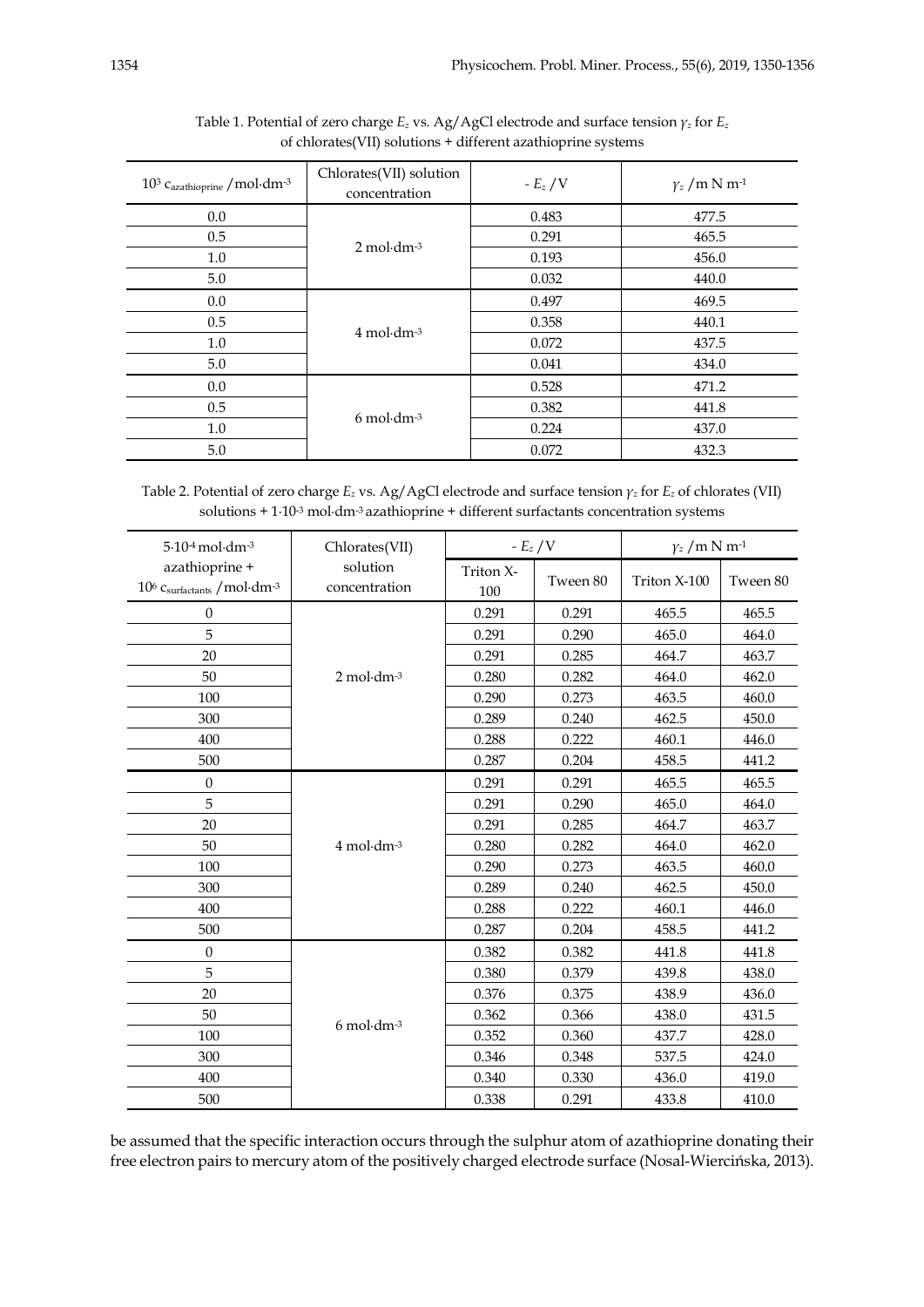The addition of Triton X-100 and Tween 80 causes further shift towards more positive potentials, in the case of Tween 80 these changes are much larger.

However, it should be noted that for the chlorates(VII) solution in concentration of 2 mol·dm<sup>-3</sup>, in the presence of the stable azathioprine concentration of 5·10-4 mol·dm-3 effect of *Ez* shift is distinctly shown in the presence of  $5.10$ <sup>-5</sup> mol·dm<sup>-3</sup> of Triton X-100 and  $1.10$ <sup>-4</sup> mol·dm<sup>-3</sup> of Tween 80 (Table 2). These values of surfactants correspond to the CMC values determined in the presence of AZA. Such dependencies are not observed in case of chlorates(VII) solution in concentration of 4 mol·dm-3 and 6 mol·dm-3, which evidences a significant role of  $ClO<sub>4</sub>$  ions in the adsorption and desorption processes.

The values of surface tension  $\gamma_z$  at the zero charge potential (Tables 1-2) decrease for all studied systems as proved by the adsorption phenomenon (Gugała-Fekner et al., 2009). The values of surface tension (Table 2) at the zero charge potential *γ<sup>z</sup>* decrease for all tested systems, which confirms the adsorption process. With the decreasing water activity adsorption properties in both systems develop. It should be noted that for the mixed adsorption layer AZA – Triton X-100 or AZA – Tween 80, these reductions are slightly smaller as compared to the system with only azathioprine. This may indicate a dominance of azathioprine in the development of adsorption equilibrium.

# **4. Conclusions**

Azathioprine and forming mixed layers of AZA – Triton X-100 and AZA – Tween 80 adsorbed on the mercury surface change the structure of the interface area. Domination of specifically adsorbed azathioprine as well as formation of a more or less compact structure of adsorption layers and occurrence of a synergistic effect with creation of mixed micelles in 2 mol·dm-3 chlorates(VII) were pointed out to. However, in more concentrated chlorates(VII) solutions, no micelle or chemimicelle were found which can facilitate adsorption in the AZA - Triton X-100 and AZA - Tween 80 systems. However, it is known, that water molecules are the biggest obstacle to mercury adsorption. Therefore, it seems very beneficial to increase the concentration of chlorate ions which are largely capable of the change orientation of the water molecule on the electrode surface.

# **References**

- AVRANAS, A., PAPADOPOULOS, N., PAPOUTSI, D., SOTIROPOULOS, S., 2000. *Adsorption of the neutral macromonomeric surfactant Tween-80 at the mercury/electrolyte solution interface as a function of electrode potential and time*. Langmuir 16, 6043-6053.
- DALMATA, G., NOSAL–WIERCIŃSKA, A., 2008. *Adsorption of N-allylthiourea on a mercury electrode: Dependence on the supporting electrolyte concentration*. Croat. Chem. Acta 81, 529-537.
- DANOV, K.D., KRALCHEVSKY, P.A., STOYANOV, S.D., COOK, J.L., STOTT, I.P., 2019. *Analytical modeling of micelle growth. 2. Molecular thermodynamics of mixed aggregates and scission energy in wormlike micelles.* J. Colloid Interface Sci. 551, 227-241.
- GUGAŁA-FEKNER, D., SIEŃKO, D., NIESZPOREK, J., KLIN, M., SABA, J., 2009. *Mixed adsorption layer of 0.1 M tert-butanol-tetramethylthiourea at the interface of Hg/aqueous perchlorate solutions*. J. Colloid Interface Sci. 332, 291- 297.
- KOMORSKY-LOVRIČ, S., LOVRIČ, M., BRANICA M., 1993. *Effect of ionic strength on Bi(III) reduction from perchlorate medium*. J. Electrochem. Soc. 140, 1850-1857.
- KOWALSKA, A., 2009. *Chloro and thiopurine derivatives with nanticancer and immunosuppressive activity.* Farmaceutyczny Przegląd Naukowy 5, 15-20.
- MUNOZ, E., RODRIGUEZ-AMARO, R., RUIZ, JJ., AVILA, JL., CAMACHO, L., 1992. *Inhibition of the electrode reduction of an adsorbed species by the competitive adsorption of surfactant. Study of the cefazolin–Triton X-100 system at the Hg–H2O interface.* J. Electroanal. Chem. 324, 359-374.
- NOSAL-WIERCIŃSKA, A., 2012*. Adsorption of cystine at mercury/ aqueous solution of chlorate (VII) interface in solutions of different water activity.* Cent. Eur. J. Chem. 10, 1290-1300.
- NOSAL-WIERCIŃSKA, A., 2013. *The influence of water activity on double layer parameters on the interface mercury/ chlorates (VII) in the presence of cysteine.* Croat. Chem. Acta 86, 159-164.
- NOSAL-WIERCIŃSKA, A., DALMATA, G., 2010. *Adsorption of methonine at mercury/aqueous solution of chlorate(VII) interface; dependence on the supporting electrolyte concentration*. Electroanalysis 22, 2081-2086.